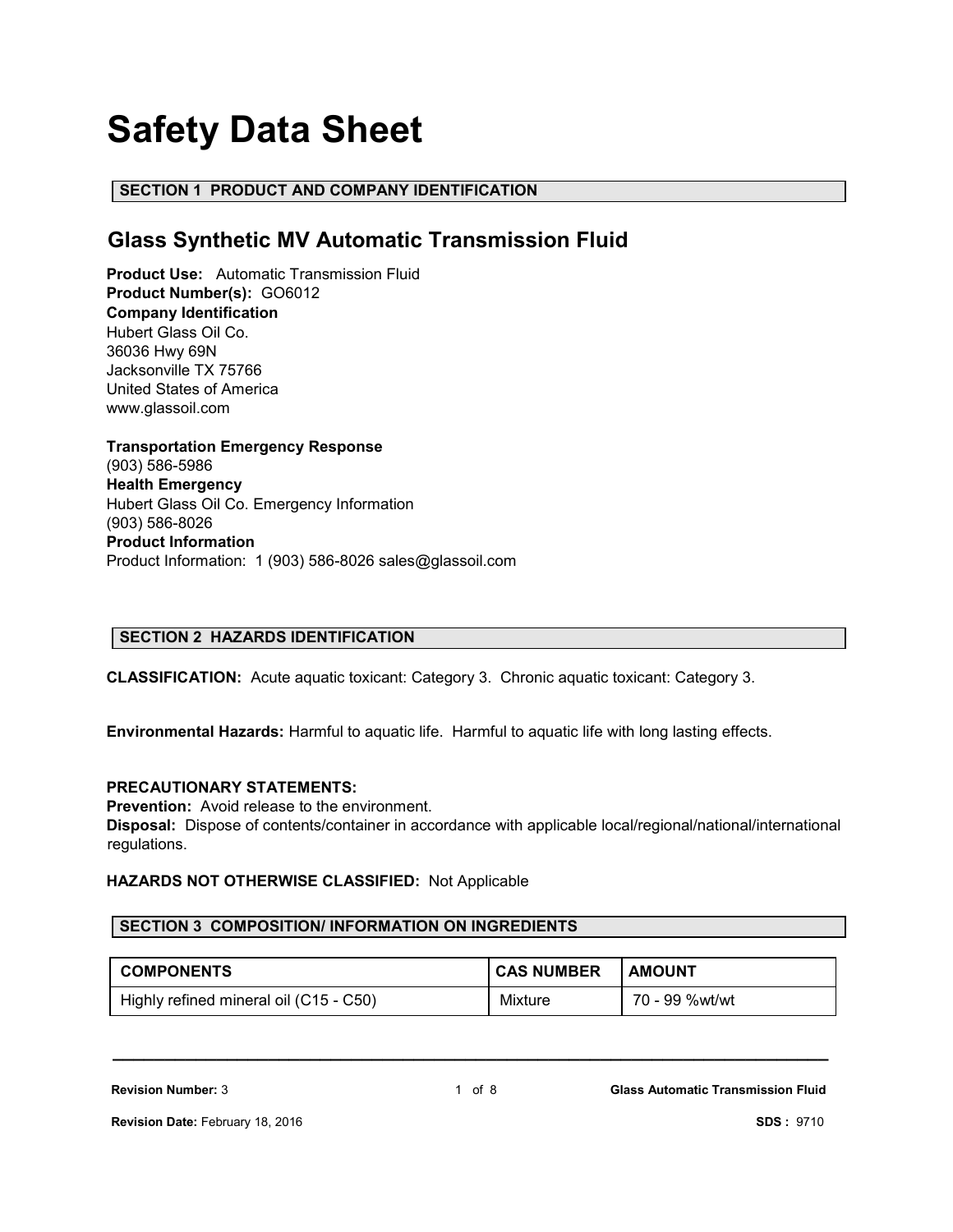# **SECTION 4 FIRST AID MEASURES**

#### **Description of first aid measures**

**Eye:** No specific first aid measures are required. As a precaution, remove contact lenses, if worn, and flush eyes with water.

**Skin:** No specific first aid measures are required. As a precaution, remove clothing and shoes if contaminated. To remove the material from skin, use soap and water. Discard contaminated clothing and shoes or thoroughly clean before reuse.

**Ingestion:** No specific first aid measures are required. Do not induce vomiting. As a precaution, get medical advice.

**Inhalation:** No specific first aid measures are required. If exposed to excessive levels of material in the air, move the exposed person to fresh air. Get medical attention if coughing or respiratory discomfort occurs.

# **Most important symptoms and effects, both acute and delayed IMMEDIATE SYMPTOMS AND HEALTH EFFECTS**

**Eye:** Not expected to cause prolonged or significant eye irritation.

**Skin:** Contact with the skin is not expected to cause prolonged or significant irritation. Contact with the skin is not expected to cause an allergic skin response. Not expected to be harmful to internal organs if absorbed through the skin. High-Pressure Equipment Information: Accidental high-velocity injection under the skin of materials of this type may result in serious injury. Seek medical attention at once should an accident like this occur. The initial wound at the injection site may not appear to be serious at first; but, if left untreated, could result in disfigurement or amputation of the affected part.

### **Ingestion:** Not expected to be harmful if swallowed.

**Inhalation:** Not expected to be harmful if inhaled. Contains a petroleum-based mineral oil. May cause respiratory irritation or other pulmonary effects following prolonged or repeated inhalation of oil mist at airborne levels above the recommended mineral oil mist exposure limit. Symptoms of respiratory irritation may include coughing and difficulty breathing.

### **DELAYED OR OTHER SYMPTOMS AND HEALTH EFFECTS:** Not classified.

#### **Indication of any immediate medical attention and special treatment needed**

**Note to Physicians:** In an accident involving high-pressure equipment, this product may be injected under the skin. Such an accident may result in a small, sometimes bloodless, puncture wound. However, because of its driving force, material injected into a fingertip can be deposited into the palm of the hand. Within 24 hours, there is usually a great deal of swelling, discoloration, and intense throbbing pain. Immediate treatment at a surgical emergency center is recommended.

# **SECTION 5 FIRE FIGHTING MEASURES**

Leaks/ruptures in high pressure system using materials of this type can create a fire hazard when in the vicinity of ignition sources (eg. open flame, pilot lights, sparks, or electric arcs).

**EXTINGUISHING MEDIA:** Use water fog, foam, dry chemical or carbon dioxide (CO2) to extinguish flames.

### **PROTECTION OF FIRE FIGHTERS:**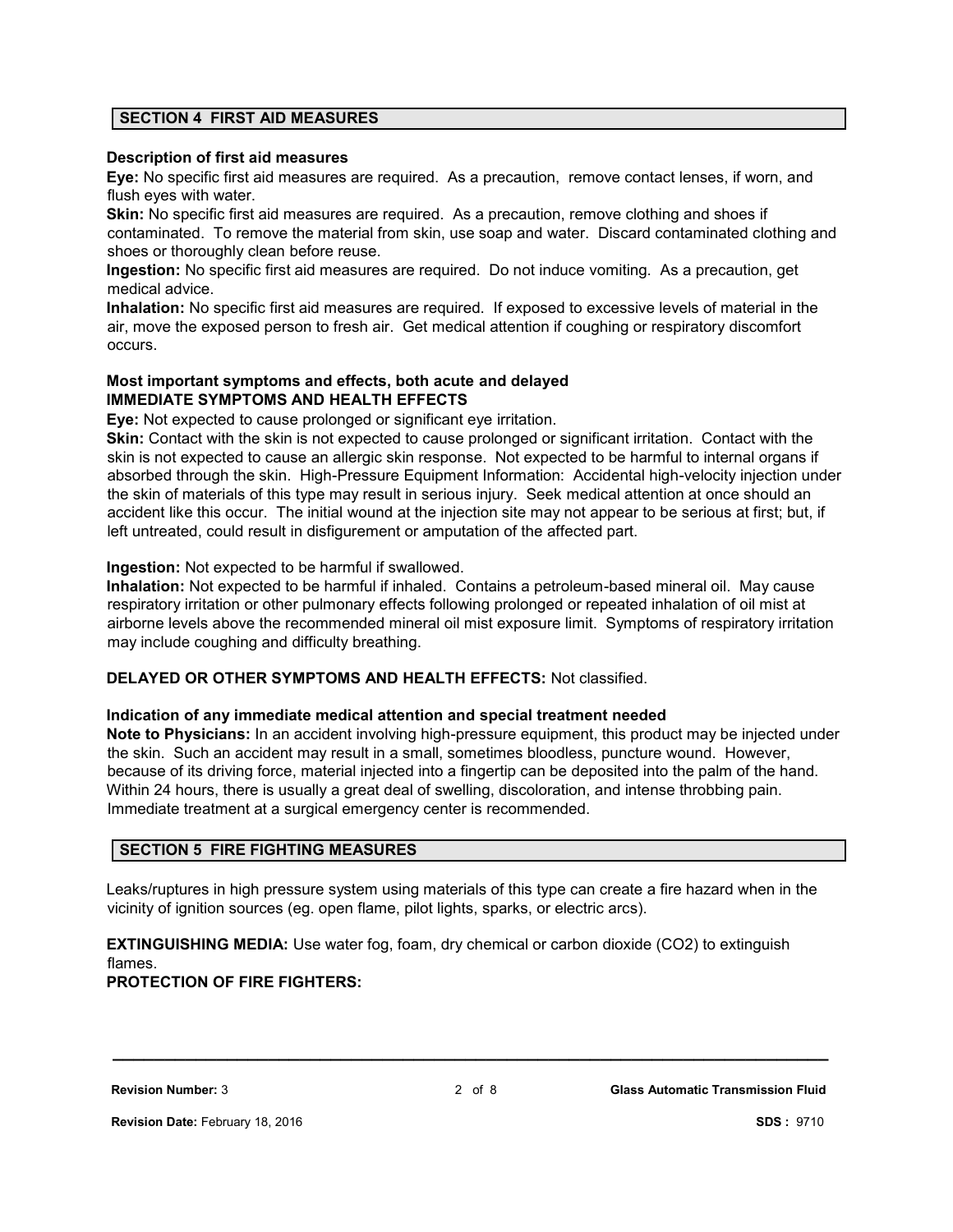**Fire Fighting Instructions:** This material will burn although it is not easily ignited. See Section 7 for proper handling and storage. For fires involving this material, do not enter any enclosed or confined fire space without proper protective equipment, including self-contained breathing apparatus. **Combustion Products:** Highly dependent on combustion conditions. A complex mixture of airborne solids, liquids, and gases including carbon monoxide, carbon dioxide, and unidentified organic compounds will be evolved when this material undergoes combustion.

# **SECTION 6 ACCIDENTAL RELEASE MEASURES**

**Protective Measures:** Eliminate all sources of ignition in vicinity of spilled material.

**Spill Management:** Stop the source of the release if you can do it without risk. Contain release to prevent further contamination of soil, surface water or groundwater. Clean up spill as soon as possible, observing precautions in Exposure Controls/Personal Protection. Use appropriate techniques such as applying non-combustible absorbent materials or pumping. Where feasible and appropriate, remove contaminated soil. Place contaminated materials in disposable containers and dispose of in a manner consistent with applicable regulations.

**Reporting:** Report spills to local authorities as appropriate or required.

### **SECTION 7 HANDLING AND STORAGE**

**Precautionary Measures:** Do not get in eyes, on skin, or on clothing. DO NOT USE IN HIGH PRESSURE SYSTEMS in the vicinity of flames, sparks and hot surfaces. Use only in well ventilated areas. Keep container closed.

Keep out of the reach of children. Wash thoroughly after handling.

**General Handling Information:** Avoid contaminating soil or releasing this material into sewage and drainage systems and bodies of water.

**Static Hazard:** Electrostatic charge may accumulate and create a hazardous condition when handling this material. To minimize this hazard, bonding and grounding may be necessary but may not, by themselves, be sufficient. Review all operations which have the potential of generating and accumulating an electrostatic charge and/or a flammable atmosphere (including tank and container filling, splash filling, tank cleaning, sampling, gauging, switch loading, filtering, mixing, agitation, and vacuum truck operations) and use appropriate mitigating procedures. For more information, refer to OSHA Standard 29 CFR 1910.106, 'Flammable and Combustible Liquids', National Fire Protection Association (NFPA 77, 'Recommended Practice on Static Electricity', and/or the American Petroleum Institute (API) Recommended Practice 2003, 'Protection Against Ignitions Arising Out of Static, Lightning, and Stray Currents'.

**Container Warnings:** Container is not designed to contain pressure. Do not use pressure to empty container or it may rupture with explosive force. Empty containers retain product residue (solid, liquid, and/or vapor) and can be dangerous. Do not pressurize, cut, weld, braze, solder, drill, grind, or expose such containers to heat, flame, sparks, static electricity, or other sources of ignition. They may explode and cause injury or death. Empty containers should be completely drained, properly closed, and promptly returned to a drum reconditioner or disposed of properly.

# **SECTION 8 EXPOSURE CONTROLS/PERSONAL PROTECTION**

# **GENERAL CONSIDERATIONS:**

Consider the potential hazards of this material (see Section 3), applicable exposure limits, job activities, and other substances in the work place when designing engineering controls and selecting personal protective equipment. If engineering controls or work practices are not adequate to prevent exposure to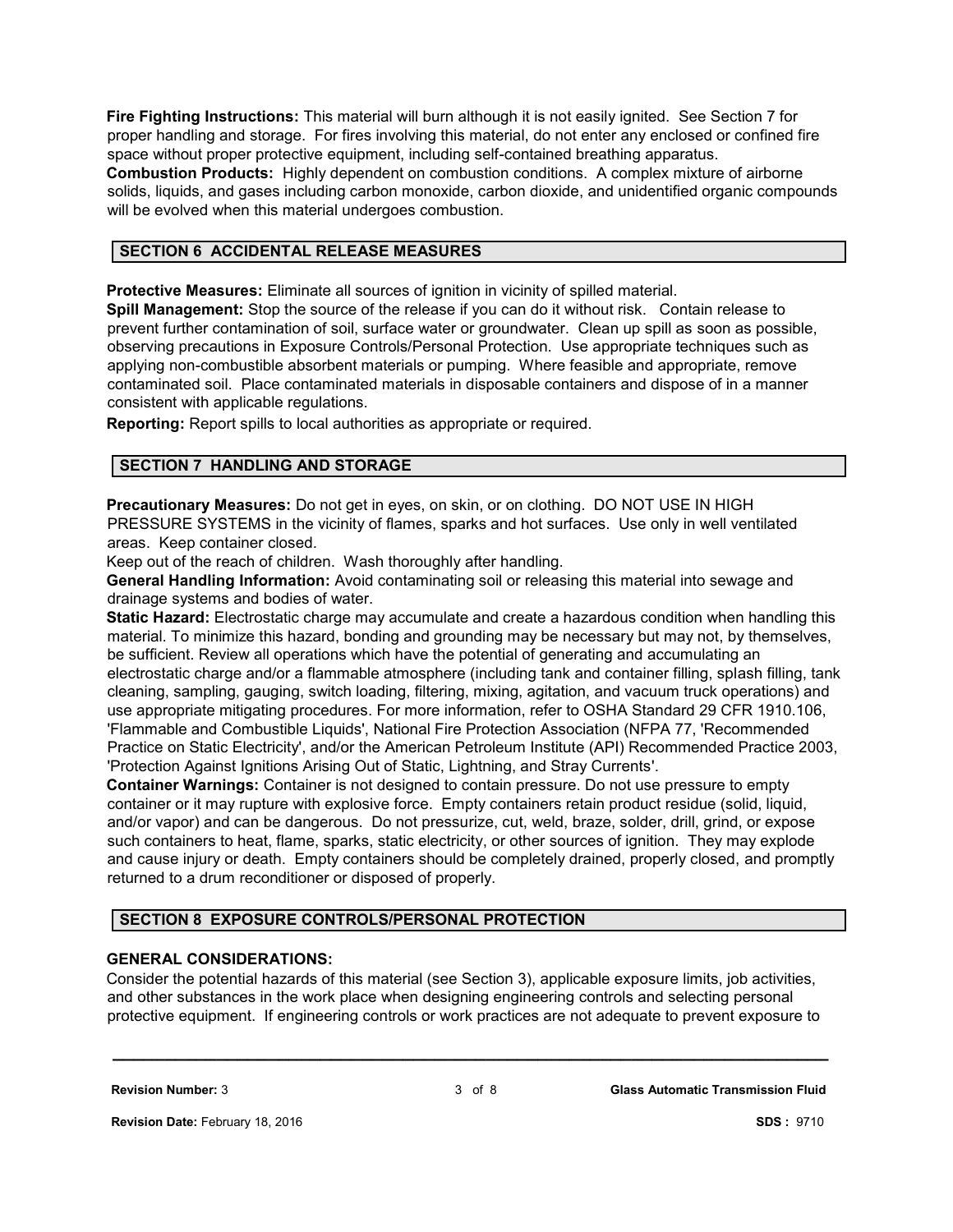harmful levels of this material, the personal protective equipment listed below is recommended. The user should read and understand all instructions and limitations supplied with the equipment since protection is usually provided for a limited time or under certain circumstances.

# **ENGINEERING CONTROLS:**

Use in a well-ventilated area.

# **PERSONAL PROTECTIVE EQUIPMENT**

**Eye/Face Protection:** No special eye protection is normally required. Where splashing is possible, wear safety glasses with side shields as a good safety practice.

**Skin Protection:** No special protective clothing is normally required. Where splashing is possible, select protective clothing depending on operations conducted, physical requirements and other substances in the workplace. Suggested materials for protective gloves include: 4H (PE/EVAL), Nitrile Rubber, Silver Shield, Viton.

**Respiratory Protection:** No respiratory protection is normally required.

If user operations generate an oil mist, determine if airborne concentrations are below the occupational exposure limit for mineral oil mist. If not, wear an approved respirator that provides adequate protection from the measured concentrations of this material. For air-purifying respirators use a particulate cartridge. Use a positive pressure air-supplying respirator in circumstances where air-purifying respirators may not provide adequate protection.

Consult local authorities for appropriate values.

### **SECTION 9 PHYSICAL AND CHEMICAL PROPERTIES**

**Attention: the data below are typical values and do not constitute a specification.**

**Color:** Red **Physical State:** Liquid **Odor:** Petroleum odor **Odor Threshold:** No data available **pH:** Not Applicable **Vapor Pressure:** <0.01 mmHg @ 37.8 °C (100 °F) **Vapor Density (Air = 1):** >1 **Initial Boiling Point:** 315°C (599°F) **Solubility:** Soluble in hydrocarbons; insoluble in water **Freezing Point:** Not Applicable **Density:** 0.85 kg/l @ 15°C (59°F) (Typical) **Viscosity:** 7 mm2/s @ 100°C (212°F) (Typical) **Decomposition temperature:** No Data Available **Octanol/Water Partition Coefficient:** No data available

**FLAMMABLE PROPERTIES: Flammability (solid, gas):** No Data Available

**Flashpoint:** (Cleveland Open Cup) 178 °C (352 °F) Minimum **Autoignition:** No data available **Flammability (Explosive) Limits (% by volume in air):** Lower: Not Applicable Upper: Not Applicable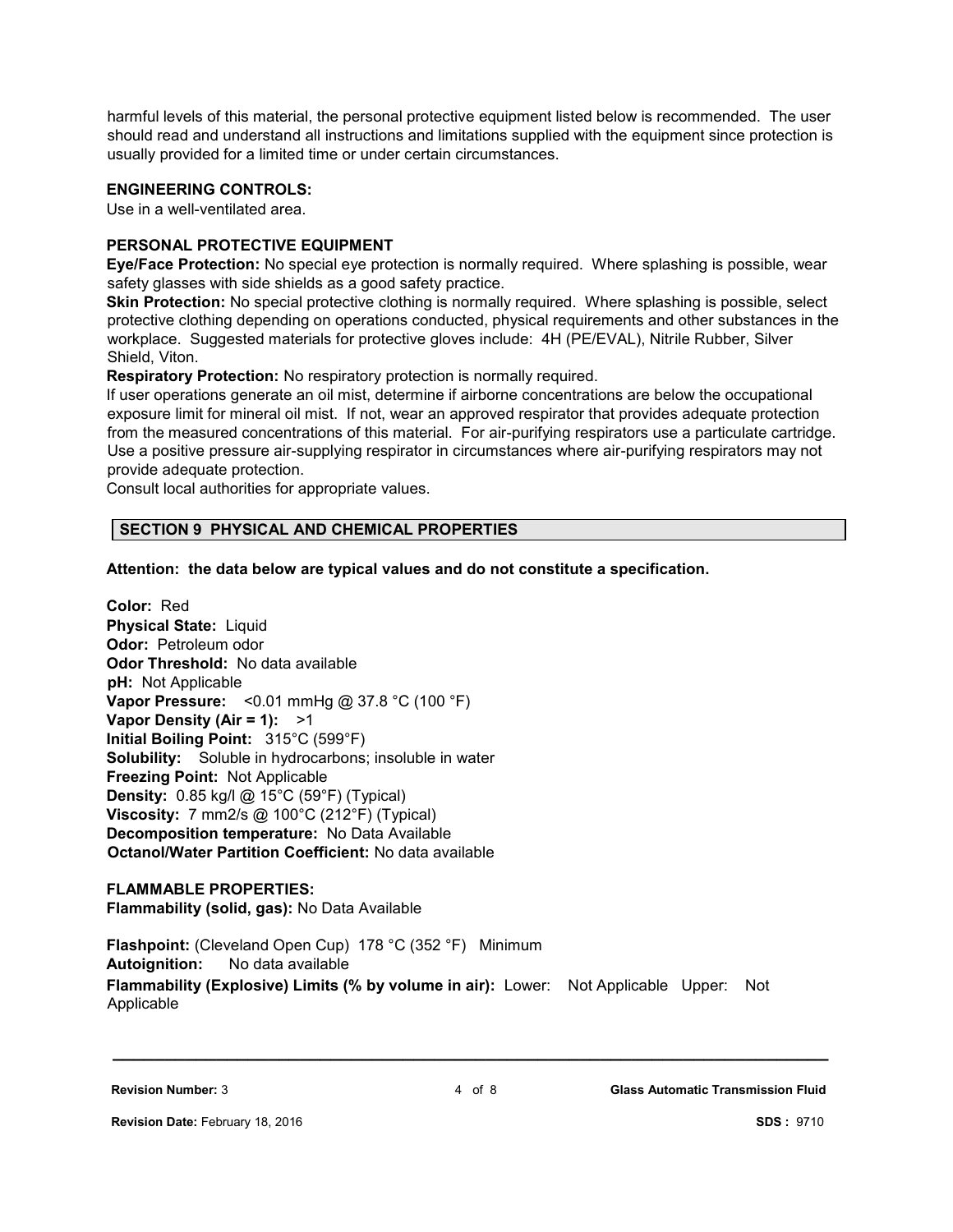# **SECTION 10 STABILITY AND REACTIVITY**

**Reactivity:** May react with strong acids or strong oxidizing agents, such as chlorates, nitrates, peroxides, etc.

**Chemical Stability:** This material is considered stable under normal ambient and anticipated storage and handling conditions of temperature and pressure. **Incompatibility With Other Materials:** Not applicable **Hazardous Decomposition Products:** None known (None expected)

**Hazardous Polymerization:** Hazardous polymerization will not occur.

# **SECTION 11 TOXICOLOGICAL INFORMATION**

### **Information on toxicological effects**

**Serious Eye Damage/Irritation:** The eye irritation hazard is based on evaluation of data for product components.

**Skin Corrosion/Irritation:** The skin irritation hazard is based on evaluation of data for product components.

**Skin Sensitization:** The skin sensitization hazard is based on evaluation of data for product components.

**Acute Dermal Toxicity:** The acute dermal toxicity hazard is based on evaluation of data for product components.

**Acute Oral Toxicity:** The acute oral toxicity hazard is based on evaluation of data for product components.

**Acute Inhalation Toxicity:** The acute inhalation toxicity hazard is based on evaluation of data for product components.

**Acute Toxicity Estimate:** Not Determined

**Germ Cell Mutagenicity:** The hazard evaluation is based on data for components or a similar material.

**Carcinogenicity:** The hazard evaluation is based on data for components or a similar material.

**Reproductive Toxicity:** The hazard evaluation is based on data for components or a similar material.

**Specific Target Organ Toxicity - Single Exposure:** The hazard evaluation is based on data for components or a similar material.

**Specific Target Organ Toxicity - Repeated Exposure:** The hazard evaluation is based on data for components or a similar material.

# **ADDITIONAL TOXICOLOGY INFORMATION:**

This product contains petroleum base oils which may be refined by various processes including severe solvent extraction, severe hydrocracking, or severe hydrotreating. None of the oils requires a cancer warning under the OSHA Hazard Communication Standard (29 CFR 1910.1200). These oils have not been listed in the National Toxicology Program (NTP) Annual Report nor have they been classified by the International Agency for Research on Cancer (IARC) as; carcinogenic to humans (Group 1), probably carcinogenic to humans (Group 2A), or possibly carcinogenic to humans (Group 2B).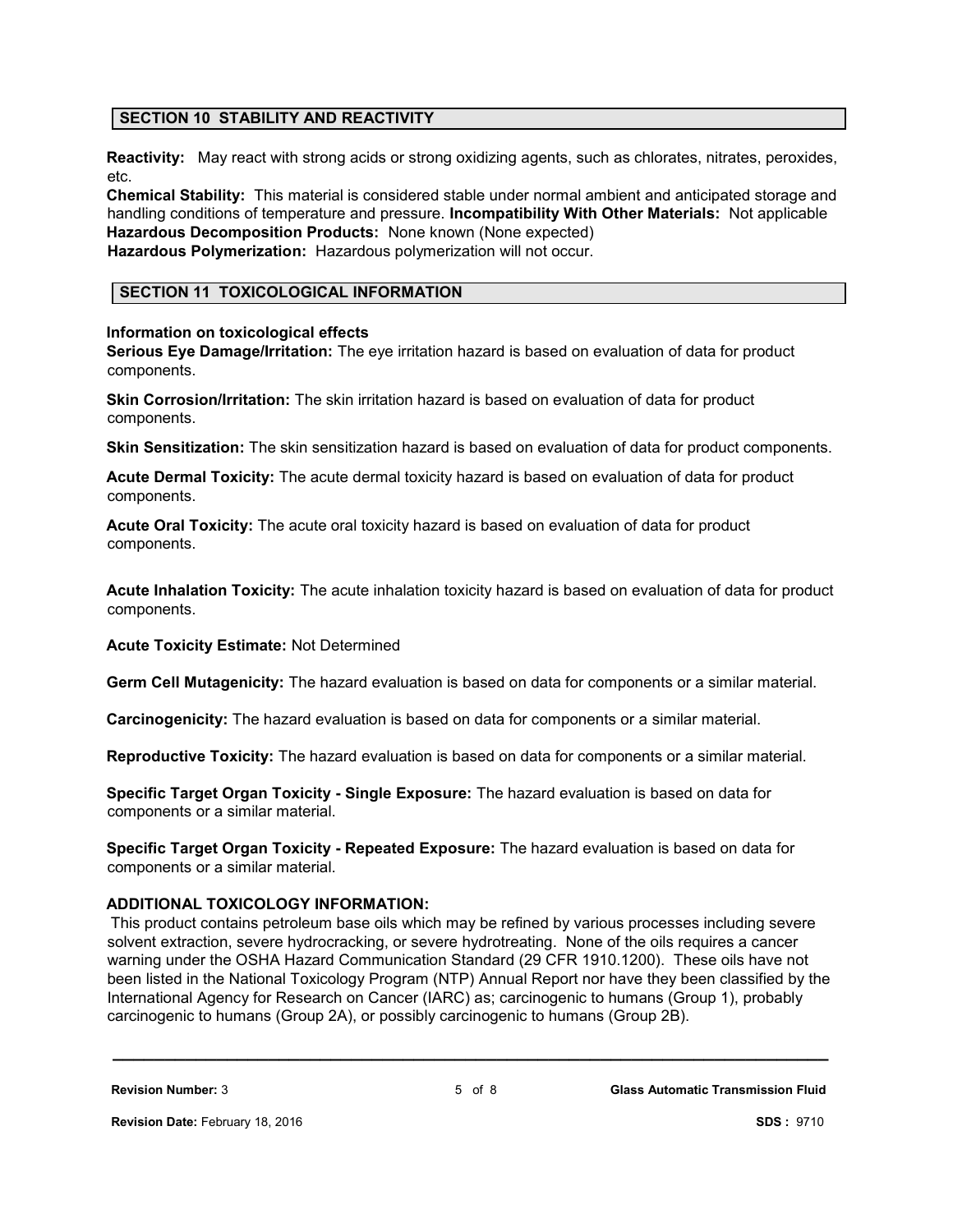These oils have not been classified by the American Conference of Governmental Industrial Hygienists (ACGIH) as: confirmed human carcinogen (A1), suspected human carcinogen (A2), or confirmed animal carcinogen with unknown relevance to humans (A3).

**SECTION 12 ECOLOGICAL INFORMATION**

### **ECOTOXICITY**

This material is expected to be harmful to aquatic organisms and may cause long-term adverse effects in the aquatic environment. The ecotoxicity hazard is based on an evaluation of data for the components or a similar material. The product has not been tested. The statement has been derived from the properties of the individual components.

### **MOBILITY** No

data available.

# **PERSISTENCE AND DEGRADABILITY**

This material is not expected to be readily biodegradable. The biodegradability of this material is based on an evaluation of data for the components or a similar material.The product has not been tested. The statement has been derived from the properties of the individual components.

# **POTENTIAL TO BIOACCUMULATE**

Bioconcentration Factor: No data available. Octanol/Water Partition Coefficient: No data available

# **SECTION 13 DISPOSAL CONSIDERATIONS**

Use material for its intended purpose or recycle if possible. Oil collection services are available for used oil recycling or disposal. Place contaminated materials in containers and dispose of in a manner consistent with applicable regulations. Contact your sales representative or local environmental or health authorities for approved disposal or recycling methods.

# **SECTION 14 TRANSPORT INFORMATION**

The description shown may not apply to all shipping situations. Consult 49CFR, or appropriate Dangerous Goods Regulations, for additional description requirements (e.g., technical name) and mode-specific or quantity-specific shipping requirements.

**DOT Shipping Description:** PETROLEUM LUBRICATING OIL, NOT REGULATED AS A HAZARDOUS MATERIAL FOR TRANSPORTATION UNDER 49 CFR

**IMO/IMDG Shipping Description:** PETROLEUM LUBRICATING OIL; NOT REGULATED AS DANGEROUS GOODS FOR TRANSPORT UNDER THE IMDG CODE

**ICAO/IATA Shipping Description:** PETROLEUM LUBRICATING OIL; NOT REGULATED AS DANGEROUS GOODS FOR TRANSPORT UNDER THE ICAO TI OR IATA DGR

**Transport in bulk according to Annex II of MARPOL 73/78 and the IBC code:** Not applicable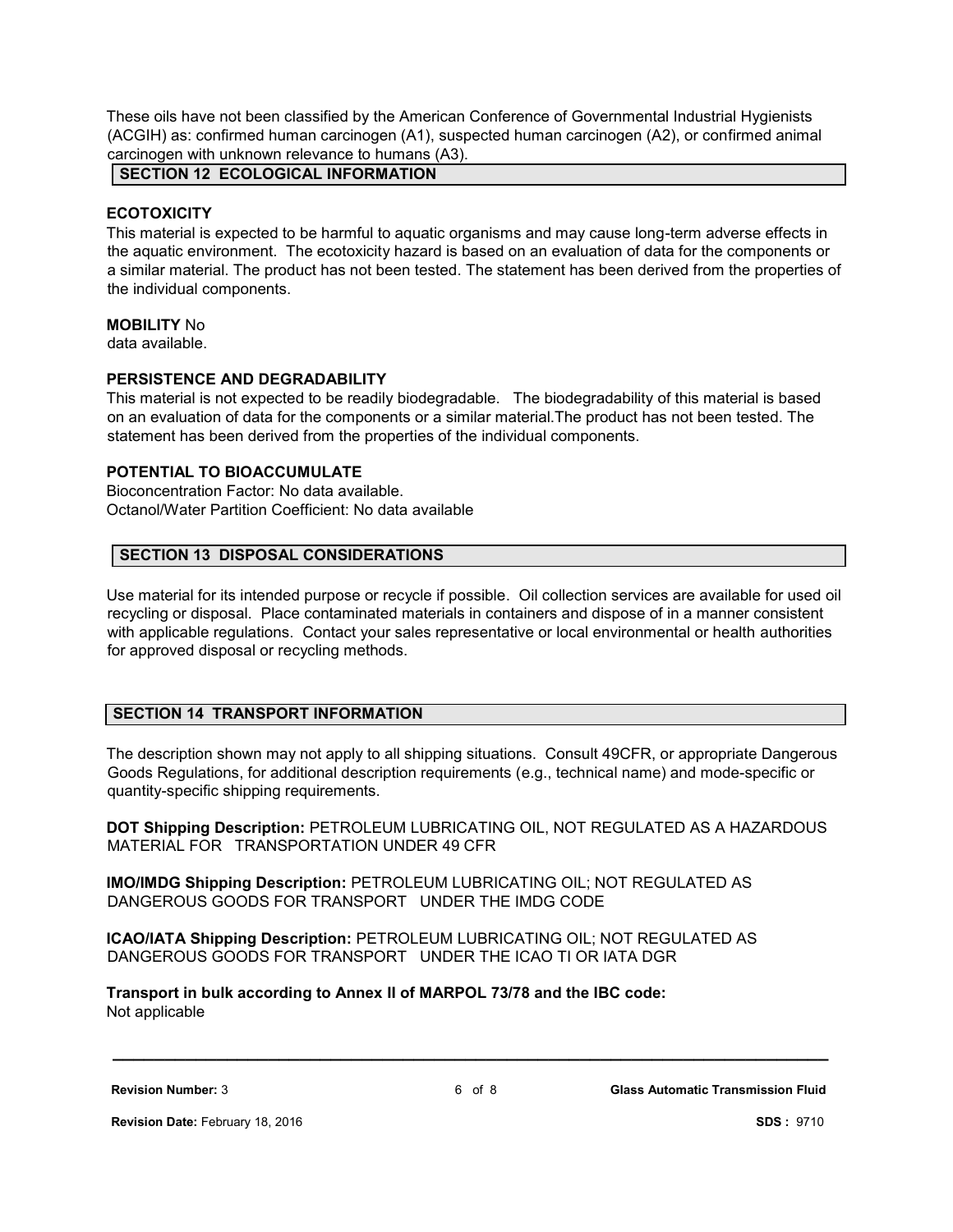# **SECTION 15 REGULATORY INFORMATION**

| <b>EPCRA 311/312 CATEGORIES:</b>                       | 1.<br>2.<br>3.<br>4.<br>5. | Immediate (Acute) Health Effects:<br>Delayed (Chronic) Health Effects:<br>Fire Hazard:<br>Sudden Release of Pressure Hazard:<br>Reactivity Hazard: | NO.<br>NO.<br>NO.<br>NO.<br>NO. |
|--------------------------------------------------------|----------------------------|----------------------------------------------------------------------------------------------------------------------------------------------------|---------------------------------|
| <b>REGULATORY LISTS SEARCHED:</b><br>01-1=IARC Group 1 | 03=EPCRA 313               |                                                                                                                                                    |                                 |
| 01-2A=IARC Group 2A                                    | 04=CA Proposition 65       |                                                                                                                                                    |                                 |
| 01-2B=IARC Group 2B                                    | 05=MA RTK                  |                                                                                                                                                    |                                 |
| 02=NTP Carcinogen                                      | 06=NJ RTK                  |                                                                                                                                                    |                                 |
|                                                        | 07=PA RTK                  |                                                                                                                                                    |                                 |

No components of this material were found on the regulatory lists above.

#### **CHEMICAL INVENTORIES:**

All components comply with the following chemical inventory requirements: AICS (Australia), DSL (Canada), EINECS (European Union), ENCS (Japan), IECSC (China), KECI (Korea), PICCS (Philippines), TSCA (United States).

#### **NEW JERSEY RTK CLASSIFICATION:**

Under the New Jersey Right-to-Know Act L. 1983 Chapter 315 N.J.S.A. 34:5A-1 et. seq., the product is to be identified as follows: PETROLEUM OIL (Automatic transmission fluid)

### **SECTION 16 OTHER INFORMATION**

**NFPA RATINGS:** Health: 0 Flammability: 1 Reactivity: 0

**HMIS RATINGS:** Health: 0 Flammability: 1 Reactivity: 0 (0-Least, 1-Slight, 2-Moderate, 3-High, 4-Extreme, PPE:- Personal Protection Equipment Index recommendation, \*- Chronic Effect Indicator). These values are obtained using the guidelines or published evaluations prepared by the National Fire Protection Association (NFPA) or the National Paint and Coating Association (for HMIS ratings).

### **LABEL RECOMMENDATION:**

Label Category : INDUSTRIAL OIL 1 - IND1

**REVISION STATEMENT:** This revision updates the following sections of this Safety Data Sheet: 1-16 **Revision Date:** February 18, 2016

# **ABBREVIATIONS THAT MAY HAVE BEEN USED IN THIS DOCUMENT:**